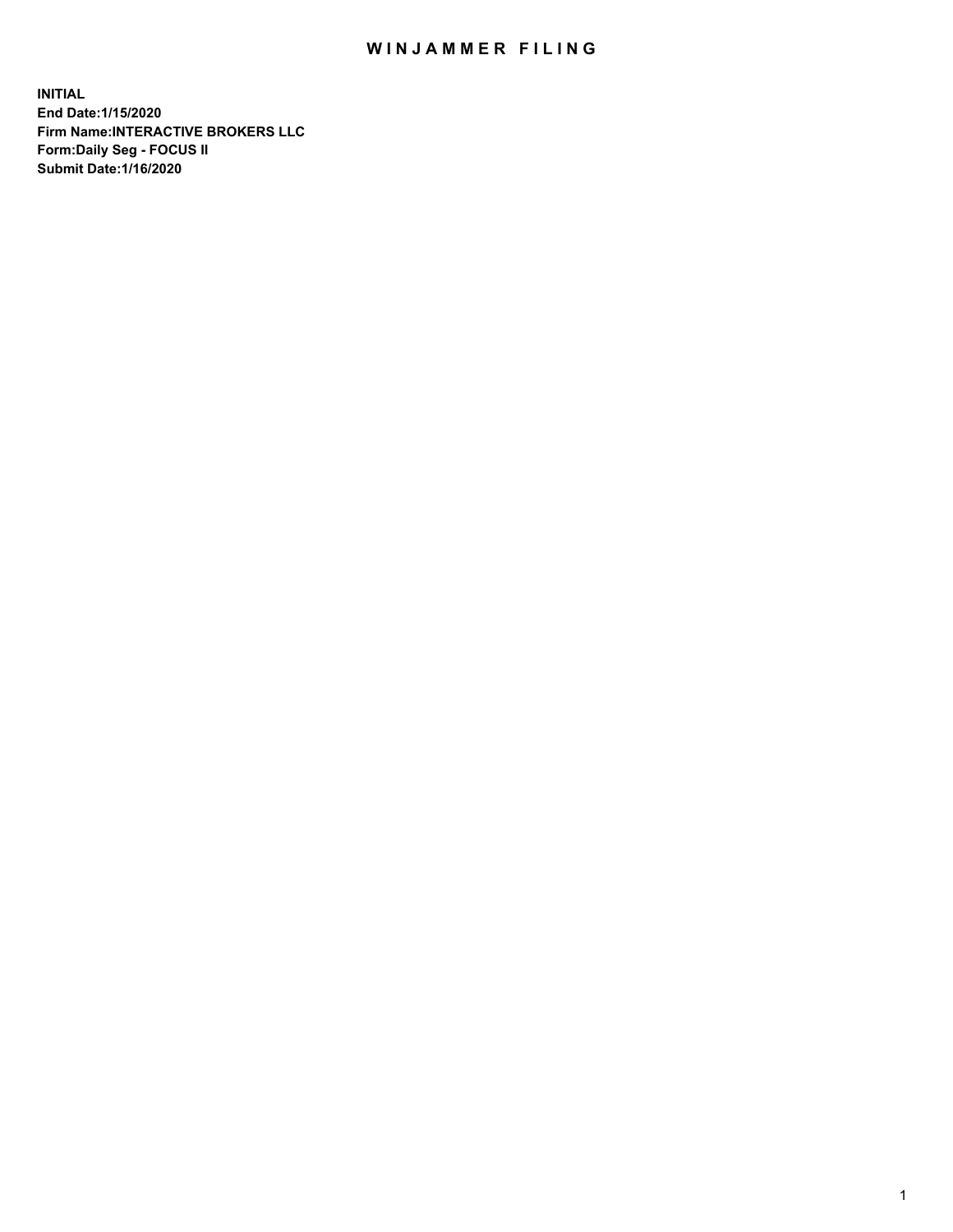**INITIAL End Date:1/15/2020 Firm Name:INTERACTIVE BROKERS LLC Form:Daily Seg - FOCUS II Submit Date:1/16/2020 Daily Segregation - Cover Page**

| Name of Company                                                                                                                                                                                                                                                                                                                 | <b>INTERACTIVE BROKERS LLC</b>                                                   |
|---------------------------------------------------------------------------------------------------------------------------------------------------------------------------------------------------------------------------------------------------------------------------------------------------------------------------------|----------------------------------------------------------------------------------|
| <b>Contact Name</b>                                                                                                                                                                                                                                                                                                             | <b>James Menicucci</b>                                                           |
| <b>Contact Phone Number</b>                                                                                                                                                                                                                                                                                                     | 203-618-8085                                                                     |
| <b>Contact Email Address</b>                                                                                                                                                                                                                                                                                                    | jmenicucci@interactivebrokers.c<br>om                                            |
| FCM's Customer Segregated Funds Residual Interest Target (choose one):<br>a. Minimum dollar amount: ; or<br>b. Minimum percentage of customer segregated funds required:% ; or<br>c. Dollar amount range between: and; or<br>d. Percentage range of customer segregated funds required between:% and%.                          | <u>0</u><br>$\overline{\mathbf{0}}$<br>155,000,000 245,000,000<br>0 <sub>0</sub> |
| FCM's Customer Secured Amount Funds Residual Interest Target (choose one):<br>a. Minimum dollar amount: ; or<br>b. Minimum percentage of customer secured funds required:%; or<br>c. Dollar amount range between: and; or<br>d. Percentage range of customer secured funds required between:% and%.                             | <u>0</u><br>$\overline{\mathbf{0}}$<br>80,000,000 120,000,000<br>0 <sub>0</sub>  |
| FCM's Cleared Swaps Customer Collateral Residual Interest Target (choose one):<br>a. Minimum dollar amount: ; or<br>b. Minimum percentage of cleared swaps customer collateral required:%; or<br>c. Dollar amount range between: and; or<br>d. Percentage range of cleared swaps customer collateral required between: % and %. | <u>0</u><br>$\underline{\mathbf{0}}$<br>0 <sub>0</sub><br>0 <sub>0</sub>         |

Attach supporting documents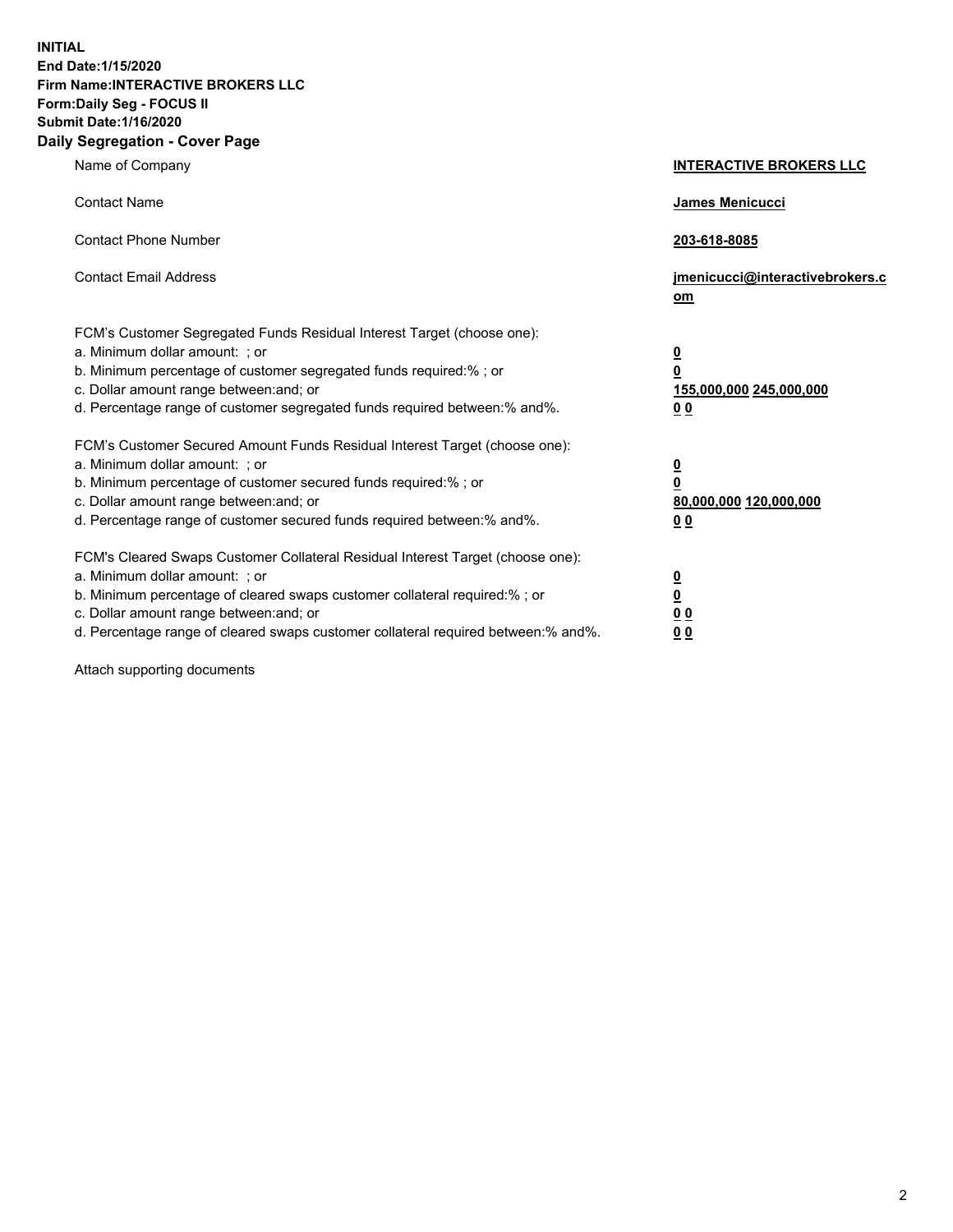## **INITIAL End Date:1/15/2020 Firm Name:INTERACTIVE BROKERS LLC Form:Daily Seg - FOCUS II Submit Date:1/16/2020 Daily Segregation - Secured Amounts**

|     | Dany Ocgregation - Occarea Anioants                                                                        |                                   |
|-----|------------------------------------------------------------------------------------------------------------|-----------------------------------|
|     | Foreign Futures and Foreign Options Secured Amounts                                                        |                                   |
|     | Amount required to be set aside pursuant to law, rule or regulation of a foreign                           | $0$ [7305]                        |
|     | government or a rule of a self-regulatory organization authorized thereunder                               |                                   |
| 1.  | Net ledger balance - Foreign Futures and Foreign Option Trading - All Customers                            |                                   |
|     | A. Cash                                                                                                    | 493,086,880 [7315]                |
|     | B. Securities (at market)                                                                                  | $0$ [7317]                        |
| 2.  | Net unrealized profit (loss) in open futures contracts traded on a foreign board of trade                  | 15,593,583 [7325]                 |
| 3.  | Exchange traded options                                                                                    |                                   |
|     | a. Market value of open option contracts purchased on a foreign board of trade                             | 178,527 [7335]                    |
|     | b. Market value of open contracts granted (sold) on a foreign board of trade                               | -254,491 [7337]                   |
| 4.  | Net equity (deficit) (add lines 1.2. and 3.)                                                               | 508,604,499 [7345]                |
| 5.  | Account liquidating to a deficit and account with a debit balances - gross amount                          | 3,371 [7351]                      |
|     | Less: amount offset by customer owned securities                                                           | 0 [7352] 3,371 [7354]             |
| 6.  | Amount required to be set aside as the secured amount - Net Liquidating Equity                             | 508,607,870 [7355]                |
|     | Method (add lines 4 and 5)                                                                                 |                                   |
| 7.  | Greater of amount required to be set aside pursuant to foreign jurisdiction (above) or line                | 508,607,870 [7360]                |
|     | 6.                                                                                                         |                                   |
|     | FUNDS DEPOSITED IN SEPARATE REGULATION 30.7 ACCOUNTS                                                       |                                   |
| 1.  | Cash in banks                                                                                              |                                   |
|     | A. Banks located in the United States                                                                      | 45,007,076 [7500]                 |
|     | B. Other banks qualified under Regulation 30.7                                                             | 0 [7520] 45,007,076 [7530]        |
| 2.  | Securities                                                                                                 |                                   |
|     | A. In safekeeping with banks located in the United States                                                  | 490,730,630 [7540]                |
|     | B. In safekeeping with other banks qualified under Regulation 30.7                                         | 0 [7560] 490,730,630 [7570]       |
| 3.  | Equities with registered futures commission merchants                                                      |                                   |
|     | A. Cash                                                                                                    | $0$ [7580]                        |
|     | <b>B.</b> Securities                                                                                       | $0$ [7590]                        |
|     | C. Unrealized gain (loss) on open futures contracts                                                        | $0$ [7600]                        |
|     | D. Value of long option contracts                                                                          | $0$ [7610]                        |
|     | E. Value of short option contracts                                                                         | 0 [7615] 0 [7620]                 |
| 4.  | Amounts held by clearing organizations of foreign boards of trade                                          |                                   |
|     | A. Cash                                                                                                    | $0$ [7640]                        |
|     | <b>B.</b> Securities                                                                                       | $0$ [7650]                        |
|     | C. Amount due to (from) clearing organization - daily variation                                            | $0$ [7660]                        |
|     | D. Value of long option contracts                                                                          | $0$ [7670]                        |
|     | E. Value of short option contracts                                                                         | 0 [7675] 0 [7680]                 |
| 5.  | Amounts held by members of foreign boards of trade                                                         |                                   |
|     | A. Cash                                                                                                    | 86,665,139 [7700]                 |
|     | <b>B.</b> Securities                                                                                       | $0$ [7710]                        |
|     | C. Unrealized gain (loss) on open futures contracts                                                        | 8,970,730 [7720]                  |
|     | D. Value of long option contracts                                                                          | 178,527 [7730]                    |
|     | E. Value of short option contracts                                                                         | -254,491 [7735] 95,559,905 [7740] |
| 6.  | Amounts with other depositories designated by a foreign board of trade                                     | $0$ [7760]                        |
| 7.  | Segregated funds on hand                                                                                   | $0$ [7765]                        |
| 8.  | Total funds in separate section 30.7 accounts                                                              | 631,297,611 [7770]                |
| 9.  | Excess (deficiency) Set Aside for Secured Amount (subtract line 7 Secured Statement<br>Page 1 from Line 8) | 122,689,741 [7380]                |
| 10. | Management Target Amount for Excess funds in separate section 30.7 accounts                                | 80,000,000 [7780]                 |
| 11. | Excess (deficiency) funds in separate 30.7 accounts over (under) Management Target                         | 42,689,741 [7785]                 |
|     |                                                                                                            |                                   |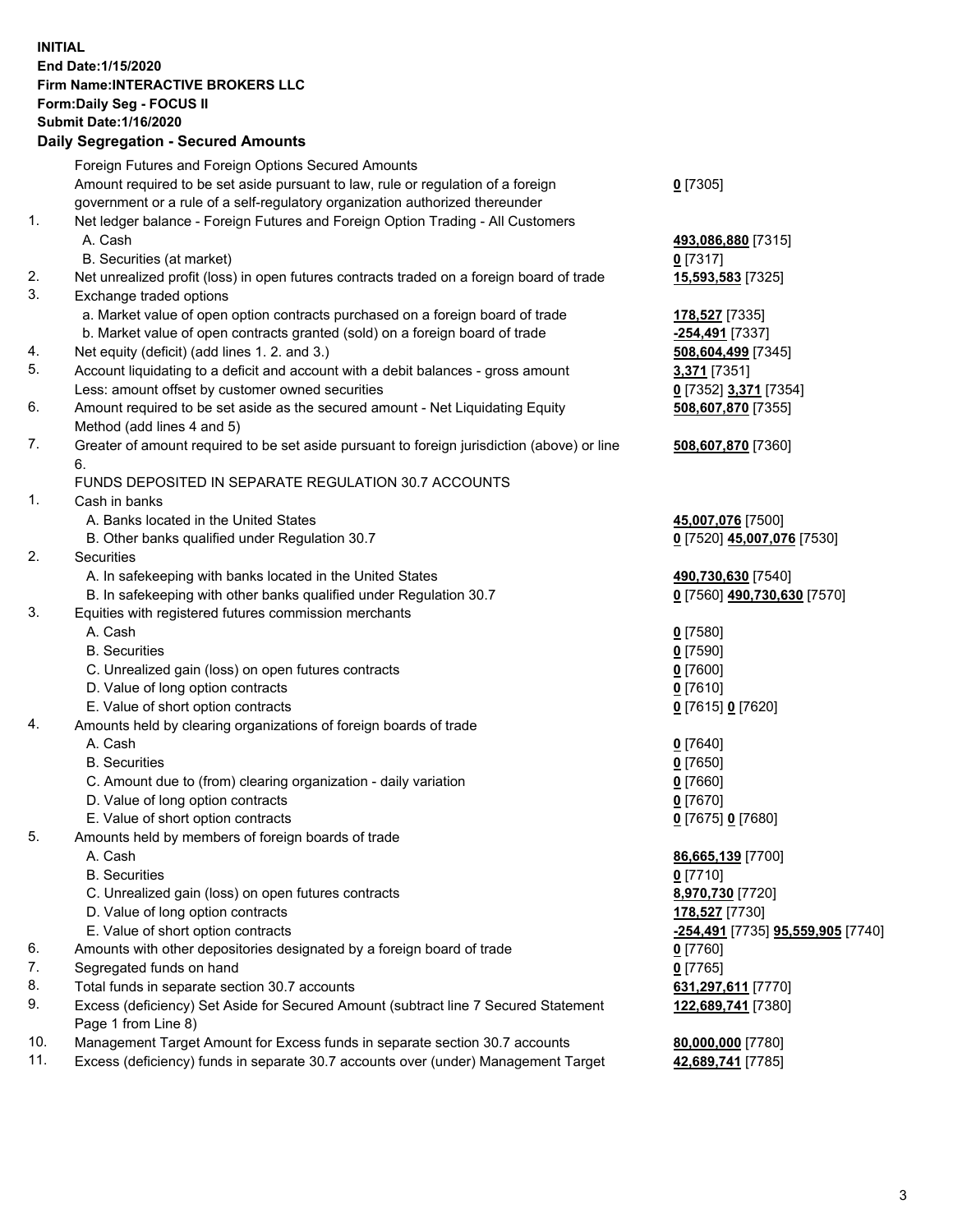**INITIAL End Date:1/15/2020 Firm Name:INTERACTIVE BROKERS LLC Form:Daily Seg - FOCUS II Submit Date:1/16/2020 Daily Segregation - Segregation Statement** SEGREGATION REQUIREMENTS(Section 4d(2) of the CEAct) 1. Net ledger balance A. Cash **4,088,818,133** [7010] B. Securities (at market) **0** [7020] 2. Net unrealized profit (loss) in open futures contracts traded on a contract market **46,756,090** [7030] 3. Exchange traded options A. Add market value of open option contracts purchased on a contract market **169,820,523** [7032] B. Deduct market value of open option contracts granted (sold) on a contract market **-200,887,834** [7033] 4. Net equity (deficit) (add lines 1, 2 and 3) **4,104,506,912** [7040] 5. Accounts liquidating to a deficit and accounts with debit balances - gross amount **934,870** [7045] Less: amount offset by customer securities **0** [7047] **934,870** [7050] 6. Amount required to be segregated (add lines 4 and 5) **4,105,441,782** [7060] FUNDS IN SEGREGATED ACCOUNTS 7. Deposited in segregated funds bank accounts A. Cash **1,035,583,473** [7070] B. Securities representing investments of customers' funds (at market) **1,945,809,640** [7080] C. Securities held for particular customers or option customers in lieu of cash (at market) **0** [7090] 8. Margins on deposit with derivatives clearing organizations of contract markets A. Cash **3,638,845** [7100] B. Securities representing investments of customers' funds (at market) **1,357,987,705** [7110] C. Securities held for particular customers or option customers in lieu of cash (at market) **0** [7120] 9. Net settlement from (to) derivatives clearing organizations of contract markets **-6,546,011** [7130] 10. Exchange traded options A. Value of open long option contracts **169,529,921** [7132] B. Value of open short option contracts **-200,632,327** [7133] 11. Net equities with other FCMs A. Net liquidating equity **0** [7140] B. Securities representing investments of customers' funds (at market) **0** [7160] C. Securities held for particular customers or option customers in lieu of cash (at market) **0** [7170] 12. Segregated funds on hand **0** [7150] 13. Total amount in segregation (add lines 7 through 12) **4,305,371,246** [7180] 14. Excess (deficiency) funds in segregation (subtract line 6 from line 13) **199,929,464** [7190] 15. Management Target Amount for Excess funds in segregation **155,000,000** [7194] **44,929,464** [7198]

16. Excess (deficiency) funds in segregation over (under) Management Target Amount Excess